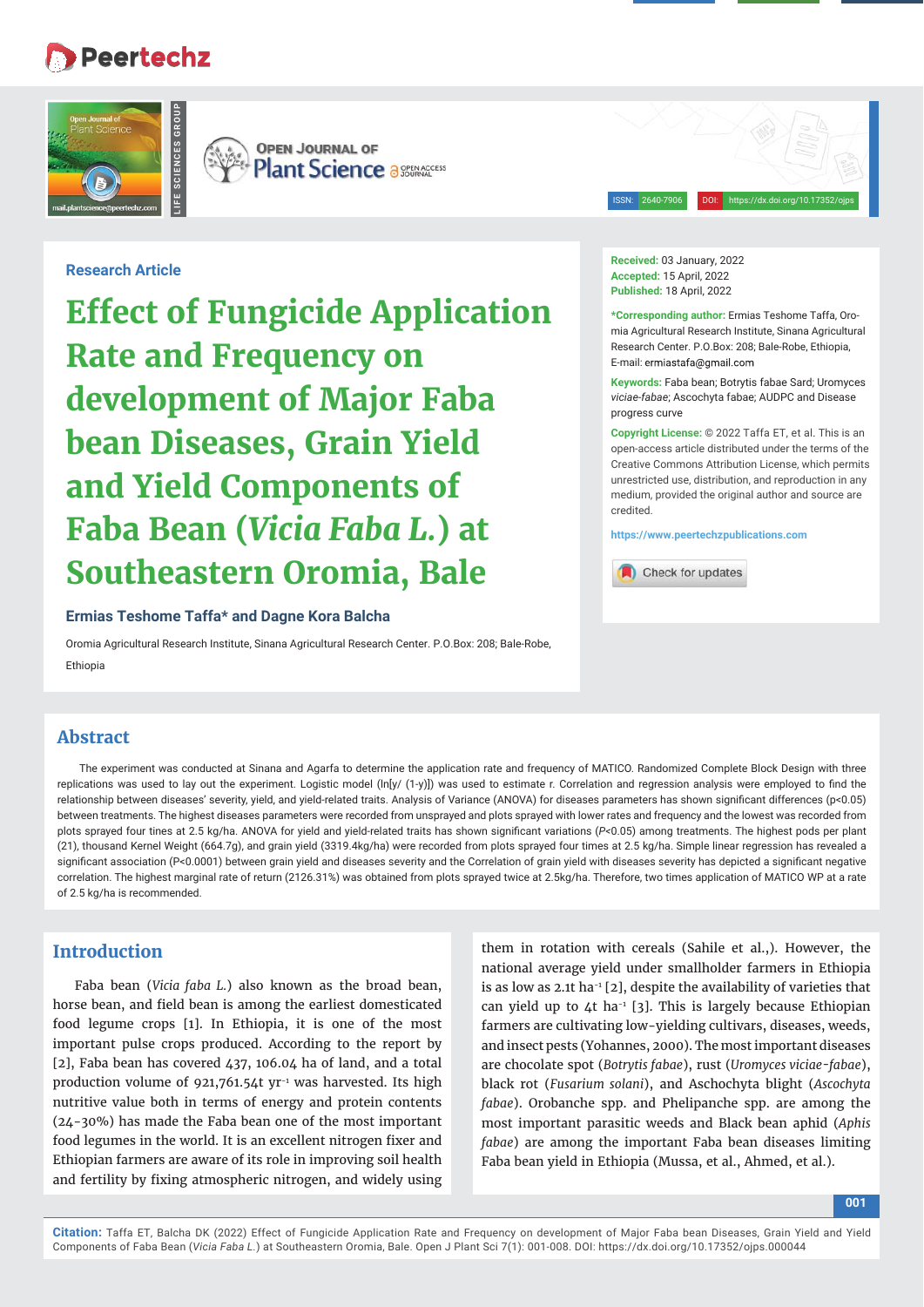Diseases are among the major yield constraining biotic factors challenging Faba bean production in Ethiopia. The environmental conditions in the Faba bean growing areas of Bale highlands are highly favorable for disease development. This necessitates having well-developed management options against major Faba bean diseases to reduce yield losses. The work done so far focuses only on the application of fungicide at its highest rate without considering the crop growth stage, although the flowering stage is identified to be highly susceptible to disease infection. Therefore, this work was done to find out the effect of reduced fungicide application rate and frequency at the flowering stage of chocolate spot development and progress.

#### **Materials and methods**

#### **Description of experimental sites**

The experiment was conducted for three years from 2017/18 to 2019/20 GC at the Agarfa sub-site and Sinana Agricultural Research Center (SARC) on-station research site. The locations represent the major Faba bean production areas of the Bale highlands and have high rainfall. These areas are suitable environments (hot spots) for the majority of Faba bean disease's development. They are characterized by a bimodal pattern of rainfall; where the short rainy season is from March to June locally known as "*Ganna (Belg)*" and the main season is from August to December which is called "Bona (*Meher*)". The two seasons are locally termed after the time of crop harvest. SARC is located at  $7°7'$  N (latitude) and  $40°10'$  E (longitude) at about 2400 m.a.s.l. SARC receives a mean annual rainfall of 875mm and an annual temperature range of  $9-21$  °C (Nefo, et al.,). The dominant soil type of Sinana is pellic vertisol and slightly acidic [4]. Agarfa is located at an altitude range of 2328-2505 m.a.s.l and receives a mean annual rainfall of 907 mm. The annual temperature range of Agarfa area is  $10-24$  °C and the dominant soil type is vertisol [5].

#### **Treatments and design**

The experiment was conducted using RCBD in three replications. An improved Faba bean variety 'Mosisa' and a fungicide MATCO WP (Metalaxyl 8% + Mancozeb 64% WP) were used as a test variety and fungicide, respectively.

Application of fungicide was done in four frequencies (1 times, 2 times, 3 times and  $4$  times sprays) and five application rates (0 kg/ha, 1 kg/ha, 1.5 kg/ha, 2 kg/ha and 2.5 kg/ha) at 7-10 days interval (Table 1). The plots size was 3m x 2.4 m having a total of 6 seeding rows out of which four rows were harvested for yield and thousand kernel weight measurement. Space between rows, plots, and replications was 0.4m, 2m, and 2m, respectively. Disease infection gradients were created by spraying a fungicide at different application rates and frequencies at the flowering stage (Table 1). Unsprayed control was included as a negative control for treatment comparison. Fungicide application was started at about flowering growth stage. Seed rate (125 kg/ha for small seeded varieties), fertilizer rate (100 kg/ha NPS), weeding, and other agronomic packages are applied as per the recommendation for the Faba bean.

| <b>Table 1: Treatments combination.</b> |  |
|-----------------------------------------|--|
|-----------------------------------------|--|

| <b>Treatment No.</b> | <b>Application rate</b> | <b>Frequency of spray</b> |
|----------------------|-------------------------|---------------------------|
| 1                    | No spray                | 0                         |
| $\overline{2}$       | 1 kg/ha                 | 1                         |
| 3                    | 1 kg/ha                 | $\overline{2}$            |
| $\overline{4}$       | 1 kg/ha                 | 3                         |
| 5                    | 1 kg/ha                 | $\overline{4}$            |
| 6                    | $1.5$ kg/ha             | 1                         |
| $\overline{7}$       | $1.5$ kg/ha             | $\overline{2}$            |
| 8                    | $1.5$ kg/ha             | 3                         |
| 9                    | $1.5$ kg/ha             | $\overline{4}$            |
| 10                   | 2 kg/ha                 | $\mathbf{1}$              |
| 11                   | 2 kg/ha                 | $\overline{2}$            |
| 12                   | 2 kg/ha                 | 3                         |
| 13                   | 2 kg/ha                 | $\overline{4}$            |
| 14                   | $2.5$ kg/ha             | 1                         |
| 15                   | 2.5 kg/ha               | $\overline{2}$            |
| 16                   | $2.5$ kg/ha             | 3                         |
| 17                   | $2.5$ kg/ha             | 4                         |

#### **Data management and statistical analysis**

Logistic, logit (y) =  $\ln$  [(y/1-y)] [6] and Gompertz, - $\ln$ [ln(Y)], [7] models were compared for estimation of disease parameters. The goodness of the fit of the models was tested using the coefficient of determination  $(R<sup>2</sup>)$  and the Logistic model, logit (y) =  $\ln$  [(y/1-y)], [6] was found to fit best to the data. Therefore, variables for field experiment data under different treatments were analyzed using the logistic model, logit (y) =  $ln[y/(1-y)]$  with the SAS Procedure [8]. Diseases were distinguished from others based on their appearance on the plant, lesion shape, and color. Diseases were scored based on visual observation on a 1-9 scoring scale, where 1= No disease symptoms or very specks; 3= few small discrete lesions; 5= some coalesced lesions with some defoliation; 7= large coalesced sporulating lesions, 50% defoliation and some dead plant; and 9= Extensive lesions on leaves, stems and pods, severe defoliation, heavy sporulation, stem girdling, blackening and death of more than 80% of plants [9] and converted to percentage severity index (PSI) [10]. LSD technique at a 95% confidence interval was used for mean separation. Area Under Disease Progress Curve (AUDPC) and rate of disease progress (r) were calculated for each treatment (Shaner and Finney). One-way ANOVA was performed for disease parameters (PSI, AUDPC, and r) and agronomic parameters (number of pods per plant, number of seeds per pod, thousand kernel weight (g), and grain yield (kg/ha)) using SAS version 9.1.3. The association between disease parameters yield was assessed via Correlation and regression analysis.

Sum of Numerical Ratings X100  $PSI =$ Number of Plants Scored X Maximum Score on Scale (1) [10]  $(t_{i+1} - t_i)$  $n-1$ AUDPC =  $\sum_{i=1} 0.5(x_{i+1} + x_i) (t_{i+1} - t_i)$ į.  $=\sum_{i=1}^{6} 0.5(x_{i+1} + x_i)(t_{i+1} - t_i)(2)$  (Shaner and Finney)

**002**

**Citation:** Taffa ET, Balcha DK (2022) Effect of Fungicide Application Rate and Frequency on development of Major Faba bean Diseases, Grain Yield and Yield Components of Faba Bean (*Vicia Faba L.*) at Southeastern Oromia, Bale. Open J Plant Sci 7(1): 001-008. DOI: https://dx.doi.org/10.17352/ojps.000044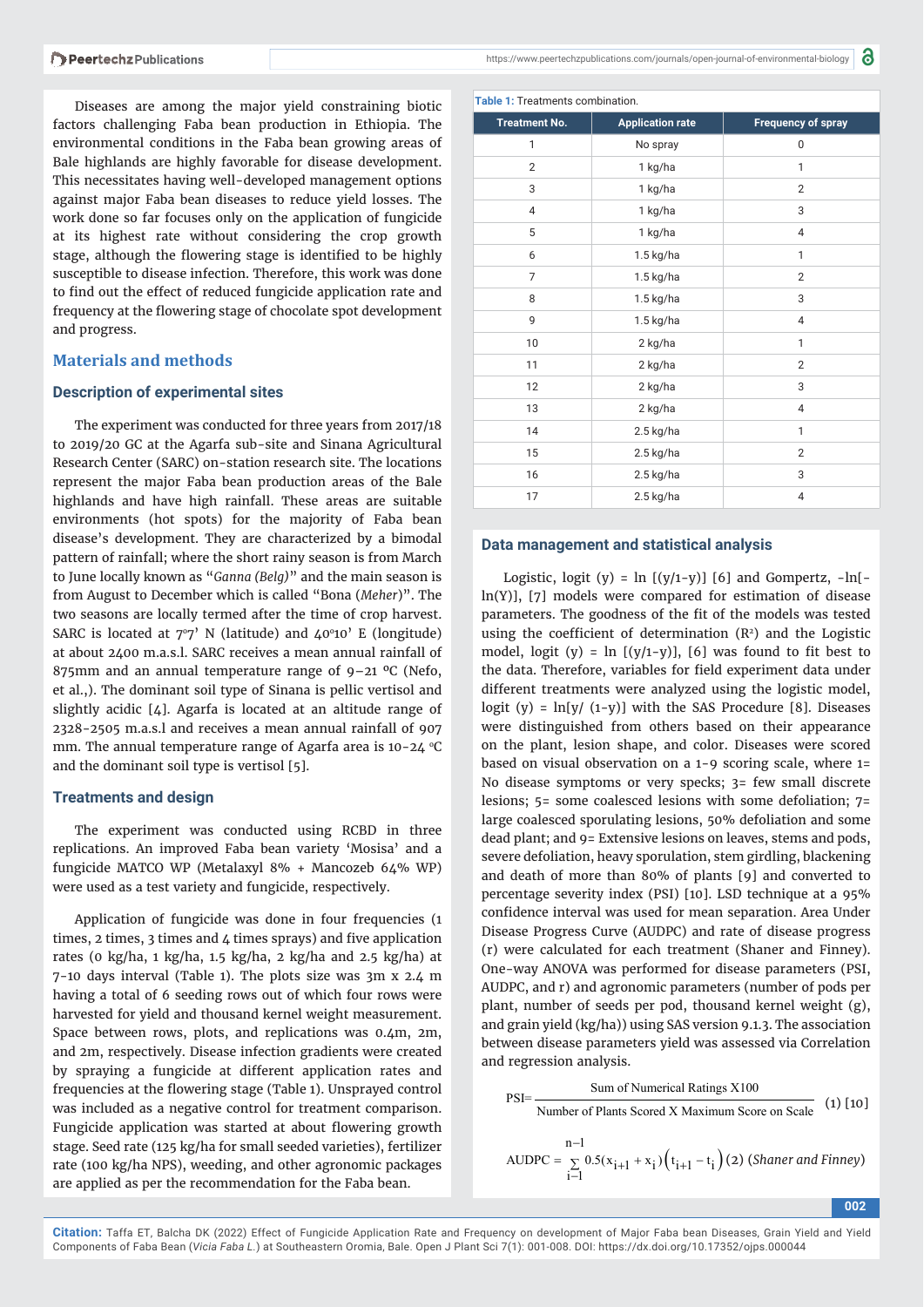#### Where,  $\rm X_i$ = the PSI of disease at the i $^{\rm th}$  assessment

 $t_i$ = is the time of the i<sup>th</sup> assessment in days from the first assessment date

n= total number of disease assessments

#### **Partial budget analysis**

DNI

The total cost of production and marginal benefits from each treatment was calculated using the partial budget analysis method. Similarly, the marginal rate of return (MRR) was computed considering the total variable costs in each treatment. The sum costs of fungicide, water, Sprayer rent, labor for spraying, Labor of water supply, and Labor for cleaning equipment were considered as a total variable cost. The grain yield and economic data were collected to calculate MRR and compare the advantage of fungicide spray at the flowering stage for the management of Chocolate spot disease over unsprayed plots. MRR has been used to measure the effect of additional investment on net returns [11]. MRR provides the benefit value obtained as a function of the additional investment.

$$
MRR = \frac{DN}{DIC} x 100
$$
 (3) [11]

Where: - MRR- Marginal Rate of Return,

DNI-Difference in Net Income compared with control,

DIC- Difference in Input Cost compared with control.

### **Results and discussion**

The experiment was conducted in the open fields depending on the natural infection of the disease. As a result, Chocolate spot, Ascochyta blight, and Rust disease appeared together. The combined one-way Analysis of variance over years and locations has shown statistically significant differences (*P<*0.05) between treatments for disease parameters and yield and yield components. The highest chocolate spot (53.55%), Rust (44.44%), and Ascochyta blight (42.59%) diseases severities were recorded from untreated control, plot sprayed once at 1 kg/ha and plot sprayed once at 1.5 kg/ha, respectively. The lowest chocolate spot (14.20%), Rust (11.11%), and Ascochyta blight (16.67%) diseases severities were recorded from plots sprayed 4 times at 2.5 kg/ha (Figure 1 and Table 2). In line with this finding, Sahile et al., have reported mean disease severity ranging from 25 to 46.6% in sprayed plots, in comparison with 56.7% in unsprayed plots. Similarly, lower



Figure 1: Influence of fungicide application rate and frequency on the Chocolate spot. (A), Rust (B), and Ascochyta blight (C) diseases development and progress over time.

**Citation:** Taffa ET, Balcha DK (2022) Effect of Fungicide Application Rate and Frequency on development of Major Faba bean Diseases, Grain Yield and Yield Components of Faba Bean (*Vicia Faba L.*) at Southeastern Oromia, Bale. Open J Plant Sci 7(1): 001-008. DOI: https://dx.doi.org/10.17352/ojps.000044

**<sup>003</sup>**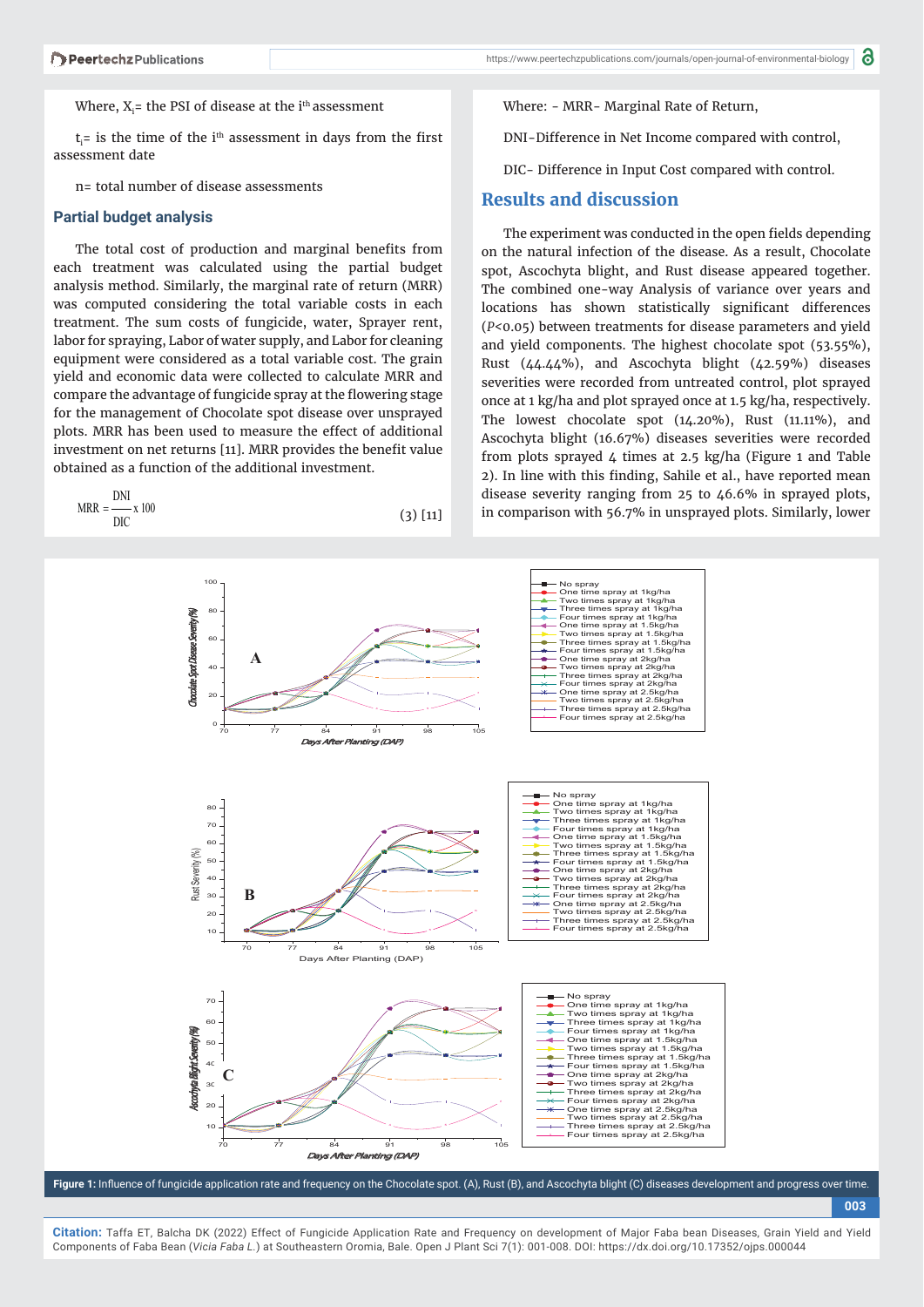**Table 2:** Effects of fungicide spray rate and frequency on disease severity, AUDPC, and r of Chocolate spot, Rust, and Ascochyta blight diseases.

| <b>Treatment</b>        | Chocolate spot (%) | <b>Choc. spot-AUDPC</b> | Choc. spot-r | Rust (%) | <b>Rust AUDPC</b> | Rust-r     | Asco. blight (%) | <b>Asco. blight AUDPC</b> | Asco. blight -r |
|-------------------------|--------------------|-------------------------|--------------|----------|-------------------|------------|------------------|---------------------------|-----------------|
| No spray                | 53.55              | 2350.4                  | 0.01458      | 41.95    | 1450.81           | 0.14793    | 40.70            | 1438.11                   | 0.05368         |
| 1 times X 1kg/ha        | 48.67              | 2058.8                  | 0.01348      | 44.44    | 1555.56           | 0.14410    | 37.04            | 1283.33                   | 0.07150         |
| 2 times X 1kg/ha        | 47.49              | 1850.01                 | 0.00687      | 38.89    | 1361.11           | 0.07491    | 36.40            | 1269.98                   | 0.02508         |
| 3 times X 1kg/ha        | 43.37              | 1526.6                  | 0.00546      | 34.54    | 1217.48           | 0.03478    | 35.76            | 1268.56                   | 0.02534         |
| 4 times X 1kg/ha        | 39.59              | 568.9                   | 0.01147      | 32.08    | 1114.04           | 0.04127    | 38.89            | 1400.00                   | 0.02165         |
| 1 times X 1.5kg/ha      | 47.05              | 1854.8                  | 0.00547      | 41.33    | 1490.22           | 0.03054    | 42.59            | 1555.56                   | $-0.00590$      |
| 2 times X 1.5kg/ha      | 42.59              | 1514.4                  | 0.00348      | 41.96    | 1451.07           | 0.06416    | 37.04            | 1322.22                   | 0.02296         |
| 3 times X 1.5kg/ha      | 42.58              | 1513.5                  | 0.00325      | 42.51    | 1436.94           | 0.02688    | 31.48            | 1088.89                   | 0.04211         |
| 4 times X 1.5kg/ha      | 41.36              | 1485.1                  | 0.00311      | 29.63    | 1050.00           | 0.01937    | 29.60            | 1049.48                   | 0.01427         |
| 1 times X 2kg/ha        | 40.74              | 1448.3                  | 0.00425      | 35.17    | 1243.67           | 0.03821    | 44.35            | 1578.63                   | 0.04630         |
| 2 times X 2kg/ha        | 43.79              | 1532.4                  | 0.00589      | 30.17    | 1033.93           | 0.04148    | 40.72            | 1477.00                   | 0.00637         |
| 3 times X 2kg/ha        | 35.8               | 458.6                   | 0.00241      | 27.78    | 972.22            | 0.02427    | 37.62            | 1346.59                   | 0.01957         |
| 4 times X 2kg/ha        | 32.05              | 365.4                   | 0.00112      | 30.80    | 1087.07           | 0.01293    | 31.48            | 1127.78                   | 0.00722         |
| 1 times X 2.5kg/ha      | 38.27              | 547.6                   | 0.00254      | 32.67    | 1190.91           | 0.00670    | 32.09            | 1140.48                   | 0.01173         |
| 2 times X 2.5kg/ha      | 30.26              | 359.4                   | $-0.00098$   | 29.59    | 1022.91           | 0.01825    | 25.90            | 932.30                    | 0.00565         |
| 3 times X 2.5kg/ha      | 20.96              | 289.4                   | $-0.00086$   | 18.72    | 666.17            | $-0.00245$ | 19.12            | 712.70                    | $-0.00729$      |
| 4 times X 2.5kg/ha      | 14.20              | 238.3                   | $-0.00063$   | 11.67    | 408.72            | 0.00031    | 16.05            | 570.37                    | 0.00328         |
| CV(%)                   | 15.1               | 19.5                    | 11.34        | 12.23    | 15.99             | 13.72      | 18.24            | 17.76                     | 16.77           |
| $\mathsf{LSD}_{(0.05)}$ | 9.29               | 586.4                   | 0.00114      | 3.43     | 115.54            | 0.0231     | 1.2604           | 35.34                     | 0.0064          |

**Note:** AUDPC- Area Under Disease Progress Curve, r- apparent infection rate, Choc. Spot- Chocolate spot, Asco. blight- Ascochyta blight.

disease severity from sprayed plots and higher disease severity for unsprayed plots were recorded [12]. The highest chocolate spot AUDPC (2350.4 %-days), Rust AUDPC (1555.56 %-days), and Ascochyta blight AUDPC (1578.63 %-days) were recorded from the unsprayed plot, plot sprayed once at 1kg/ha and plot sprayed once at 1.5kg/ha, respectively. Apparent infection rates of 0.01458, 0.01458, and 0.07150 units-1 days were calculated from the unsprayed plot, unsprayed plot, and plot which have received a one-time application at 1kg/ha, respectively. This finding agrees with Samuel et al., [13], who reported that the application of fungicide has reduced r and disease severity. Whereas, the lowest Chocolate spot AUDPC (238.3 %-days) and r (-0.00063 units-1) were calculated from the plot sprayed four times at 2.5kg/ha. Whereas, the lowest Rust (408.72 %-days) and Ascochyta blight (570.37 %-days) AUDPC were recorded from the plot sprayed four times at 2.5 kg/ha and the lowest r of  $-0.00245$  units<sup>-1</sup> day for Rust and  $-0.00729$  units<sup>-1</sup> day for Ascochyta blight were recorded from plots sprayed three times at a rate of 2.5 kg/ha. Fungicide spray affects the development and progress of Faba bean diseases severity and AUDPC [13- 24].

Regarding agronomic performance, one-way ANOVA has depicted that a statistically significant difference ( $P < 0.05$ ) exists between treatments. ANOVA for the number of seeds per plant has shown no significant difference (*P*<0.05) between treatments. Whereas, ANOVA for the number of Pods per Plant, Thousand Kernel Weight (TKW (g)), and Grain yield (kg/ ha) have shown statistically significant differences (*P<*0.05) between treatments (Table 3). The highest number of pods (21), TKW (664.67g), and Grain yield (3319.4kg/ha) were recorded from the plot sprayed four times at 2.5kg/ha (Table 3).

# **Correlation and regression analysis**

#### **Correlation analysis**

Simple pair-wise Pearson Correlation analysis has been performed to determine the relationship between chocolate spot, Rust, and Ascochyta blight disease parameters and yield parameters. ANOVA has shown a statically significant relationship (*P<*0.005) between disease parameters and yield parameters. Similarly, some of the yield parameters have shown a very strong positive influence on grain yield.

Chocolate spot, Rust and Ascochyta blight diseases severity have significant and highly strong negative correlation with number of pods per plant (*r*=-0.84324, *P<*0.0001; *r*= -0.81568, *P<*0.0001 and *r*= -0.68554, *P<*0.0001), TKW (*r*= -0.85503, *P<*0.0001; *r*= -0.79667, *P<*0.0001 and *r*= -0.86229, P<0.0001) and grain yield (*r*= -0.91540, *P<*0.0001; *r*= -0.83911, P<0.0001 and *r*= -0.72643, *P<*0.0001), respectively. Similarly, number of pods per plant (*r*= 0.85612, *P<*0.0001) and TKW (*r*= 0.83312, *P<*0.0001) have strong positive correlation with grain yield  $(Table 4).$ 

#### **Regression analysis**

Simple linear regression analysis was undertaken in order to assess the association between chocolate spot, Rust, and Ascochyta blight diseases severity and Faba bean grain yield. The regression analysis result has revealed statistically significant associations (*P<*0.0001) between chocolate spot, Rust, and Ascochyta blight diseases and grain yield. The estimated slope of the regression line obtained for chocolate spot disease severity, Rust and Ascochyta blight diseases were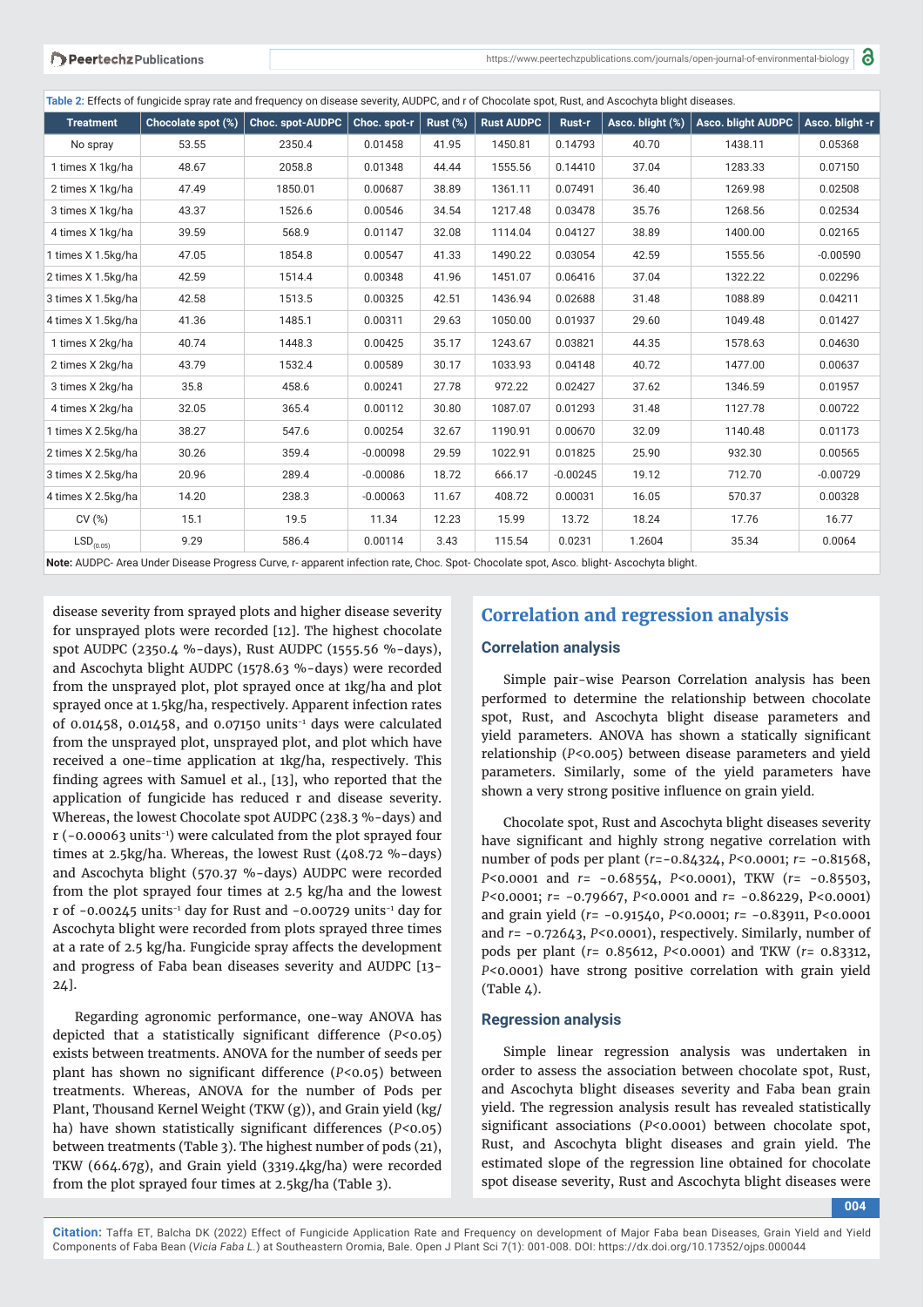**Table 3:** Effect of fungicide spray rate and frequency on Faba bean yield and yield components.

| <b>Treatment</b>                      | No. Pod/plant | No. Seed/pod | TKW(g) | Grain Yield (kg/ha) |
|---------------------------------------|---------------|--------------|--------|---------------------|
| No spray                              | 7.67          | 3.00         | 350.00 | 1075.00             |
| 1 times X 1kg/ha                      | 7.00          | 2.67         | 340.00 | 1091.7              |
| 2 times X 1 kg/ha                     | 8.00          | 3.00         | 365.00 | 1097.7              |
| 1 times X 1.5kg/ha                    | 10.00         | 3.33         | 406.00 | 1158.3              |
| 2 times X 2kg/ha                      | 14.00         | 2.00         | 386.33 | 1729.2              |
| 3 times X 1kg/ha                      | 8.00          | 3.00         | 395.00 | 1276.4              |
| 2 times X 1.5kg/ha                    | 10.67         | 3.00         | 405.00 | 1179.2              |
| 3 times X 1.5kg/ha                    | 8.00          | 3.00         | 392.67 | 1273.6              |
| 4 times X 1.5kg/ha                    | 9.00          | 2.00         | 489.00 | 4548.6              |
| 1 times X 2kg/ha                      | 10.00         | 2.00         | 365.00 | 1737.5              |
| 4 times X 1 kg/ha                     | 9.00          | 2.00         | 405.00 | 1381.9              |
| 1 times X 2.5kg/ha                    | 16.00         | 4.00         | 593.00 | 1958.3              |
| 3 times X 2kg/ha                      | 14.33         | 3.00         | 456.00 | 1819.4              |
| 4 times X 2kg/ha                      | 17.00         | 3.00         | 556.00 | 2265.3              |
| 2 times X 2.5kg/ha                    | 15.00         | 3.67         | 601.00 | 2929.2              |
| 3 times X 2.5kg/ha                    | 18.67         | 3.00         | 645.00 | 3204.2              |
| 4 times X 2.5kg/ha                    | 21.00         | 4.00         | 664.67 | 3319.4              |
| CV(%)                                 | 18.65         | 11.74        | 9.74   | 18.26               |
| $\textsf{LSD}_{\texttt{P} \leq 0.05}$ | 7.01          | <b>NS</b>    | 265.62 | 808.64              |

**Table 4:** Correlation between Chocolate spot, Rust, Ascochyta blight diseases parameters, yield, and Yield Components of Faba bean.

|                                                           | <b>Chocolate</b><br>spot $(\%)$ | Rust $(\%)$   | <b>Ascochyta</b><br>blight $(\%)$ | number<br>of pods/<br>plant | TKW(g)     | <b>Grain</b><br>yield (kg/<br>ha) |  |  |
|-----------------------------------------------------------|---------------------------------|---------------|-----------------------------------|-----------------------------|------------|-----------------------------------|--|--|
| Chocolate<br>spot $(\%)$                                  |                                 |               |                                   |                             |            |                                   |  |  |
| Rust(%)                                                   | $0.84133**$                     |               |                                   |                             |            |                                   |  |  |
| Ascochyta<br>blight $(\%)$                                | 0.79993**                       | $0.72691**$   |                                   |                             |            |                                   |  |  |
| Number of<br>pods/plant                                   | $-0.84324***$                   | $-0.81568***$ | $-0.68554***$                     |                             |            |                                   |  |  |
| TKW(q)                                                    | $-0.85503***$                   | $-0.79667***$ | $-0.86229***$                     | $0.88284***$                |            |                                   |  |  |
| Grain yield<br>(kg/ha)                                    | $-0.91540***$                   | $-0.83911***$ | $-0.72643***$                     | 0.85612***                  | 0.83312*** |                                   |  |  |
| Note: ** highly correlated and *** very highly correlated |                                 |               |                                   |                             |            |                                   |  |  |

-61.59, -66.28, and -64.95, respectively. These estimates indicate that for each unit increase in percent chocolate spot, Rust, and Ascochyta blight severity, there will be Faba bean grain yield loss of  $61.59$  kg/ha,  $66.28$  kg/ha, and  $64.95$  $kg/ha$ , respectively (Figure 2A, 2B, 2C). The coefficient of determination  $(R^2)$  values calculated for each disease has confirmed that for chocolate spot, Rust, and Ascochyta blight the equations explained 83.8%, 70.4%, and 52.8% of losses in Faba bean grain yield was occurred due to chocolate spot, Rust and Ascochyta blight diseases, respectively (Figure 2A,B,C).

## **Partial budget analysis**

The partial budget analysis method was employed to carry out an economic analysis to determine the profitability of the treatments. The total variable costs in each treatment were taken into account to do the analysis. The sale revenue,

marginal cost, marginal benefit, and marginal rate of return (MRR) were computed for each treatment (Table 6). The total income from each treatment was obtained as sale revenue (SR) from the product at a rate of 14 ETB per kilogram of Faba bean. The marginal cost (MC) was computed as a total sum of all production costs that varied and marginal benefit (MB) was calculated as a difference between sale revenue and marginal  $cost$  (Table  $5$  and Table  $6$ ). The highest marginal benefit  $(43109.8 \text{ ha}^{-1}$  ETB) was recorded from plots sprayed with a fungicide MATCO WP three times in a week's interval at a rate of 2.5 kg/ha which is followed by  $\text{\textsterling}2123.6$  ha<sup>-1</sup> ETB and 39842.8 ha<sup>-1</sup> ETB from plots sprayed four times and two times at 2.5 kg/ ha, respectively. The lowest marginal benefit of  $15000.8$  ha<sup>-1</sup> ETB was recorded from plots sprayed once at a rate of 1kg/ha (Table 6).

The highest MRR (ETB 2126.31 %) was recorded from plots sprayed twice at a rate of 2.5 kg/ha. This indicates that for every ETB 1.00 invested on MATCO WP to spray against Faba bean diseases, there will be a gain of about ETB 21.26 ha<sup>-1</sup> season<sup>-1</sup>. The second and third highest MRRs of 2021.13% and 1604.33% were calculated from plots sprayed once and three times at a rate of 2.5kg/ha, respectively. This implies that for every ETB 1.00 invested on a fungicide MATCO, the return will be ETB 20.21 and  $16.04$ , respectively ha $-1$  season $-1$  (Table 6).

Therefore, from the economic profitability viewpoint, production of moderately resistant Faba bean variety Mosisa sprayed MATCO PW one to two times at the flowering stage at a rate of 2.5kg/ha is the most profitable Faba bean diseases management practice for smallholder farmers at the current Faba bean market price.

# **Conclusion and recommendation**

The application of a fungicide MATICO WP has influenced Chocolate spot, Rust, and Ascochyta blight diseases' development and progress over time. Similarly, the agronomic performances of the Faba bean were highly influenced by the application rate and frequency of the fungicide. The disease severities were recorded and AUDPC and r were computed as the parameters of the major disease. Whereas, the lowest diseases severity, AUDPC, and r were recorded from plots that have received four times application of a fungicide MATICO WP at a rate of 2.5kg/ha. This indicates that the application of a fungicide MATICO WP is an important Faba bean production package.

The highest grain yield of 3319.4 kg/ha and 3204.2 kg/ha were achieved from plots sprayed four times and three times by a fungicide MATICO at a rate of 2.5kg/ha, respectively. While the lowest grain yield of 1075 kg/ha and 1091.7 kg/ha were recorded from an unsprayed plot and a plot sprayed once at 1 kg/ha. Economic analysis has depicted that the maximum marginal benefit (MB) of  $\text{\textsterling}3109.8$  ETB ha<sup>-1</sup> and  $\text{\textsterling}2123.6$  ETB ha<sup>-1</sup> were computed from plots sprayed three times and four times at a rate of 2.5 kg/ha, respectively. The lowest marginal benefit (MB) of 15000.8 ETB ha<sup>-1</sup> and 15050 ETB ha<sup>-1</sup> were calculated from unsprayed plots and plots sprayed once at 1 kg/ha. Whereas, the highest marginal rate of return (MRR) 2126.31%

**005**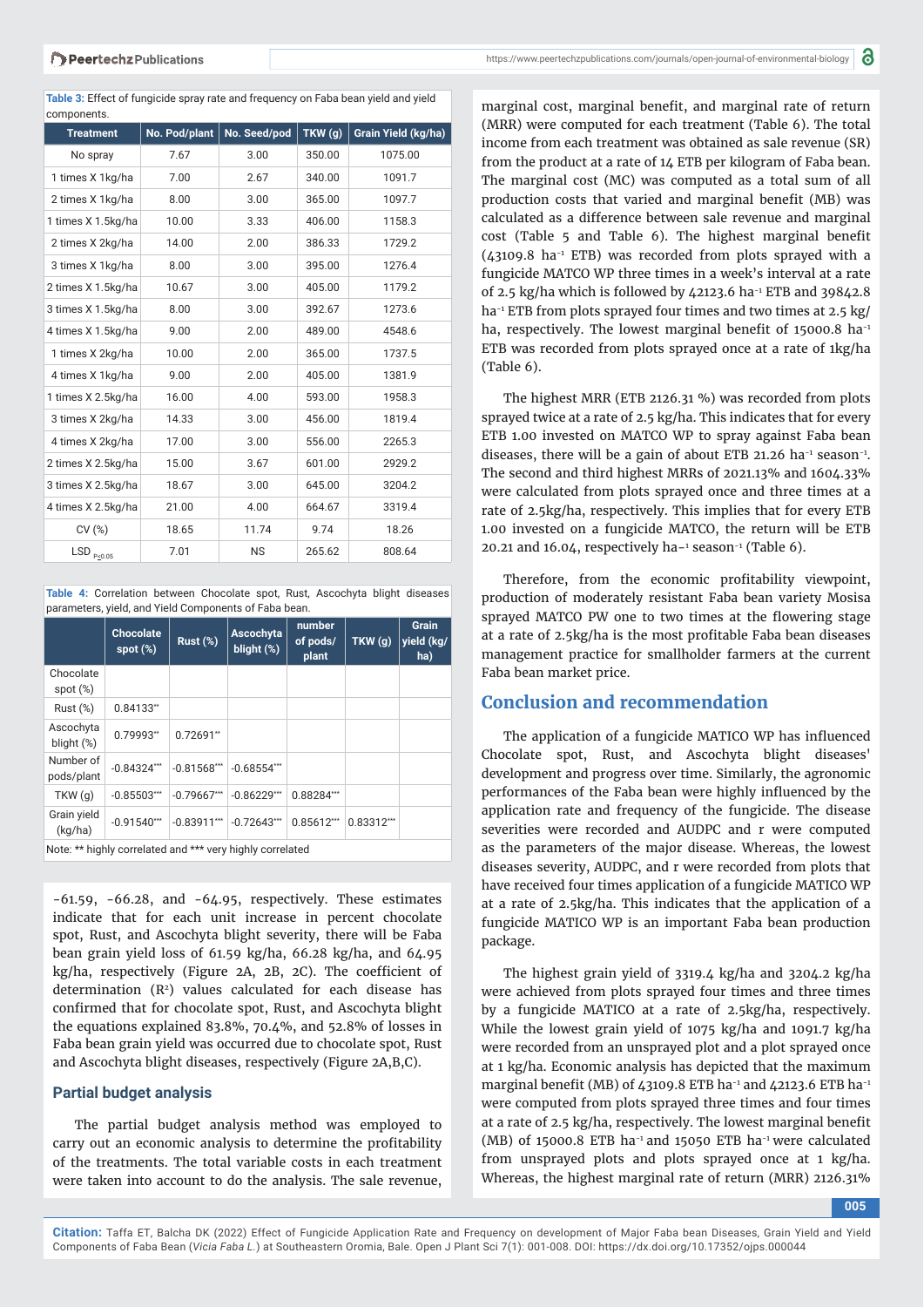

**Figure 2:** Association between losses in Faba bean grain yield and Chocolate spot (A), Rust (B), and Ascochyta blight diseases severity (C).

|                | Table 5: Total variable costs of fungicide application and associated costs for protected plots at Sinana in 2017/18, 2018/19, and 2020/21 GC main cropping season. |                                                                    |                  |                    |                     |                |              |                              |                       |      |  |  |
|----------------|---------------------------------------------------------------------------------------------------------------------------------------------------------------------|--------------------------------------------------------------------|------------------|--------------------|---------------------|----------------|--------------|------------------------------|-----------------------|------|--|--|
|                |                                                                                                                                                                     | List of items and activities as a source of costs (Ethiopian Birr) |                  |                    |                     |                |              |                              |                       |      |  |  |
| No.            | <b>Treatment</b>                                                                                                                                                    | <b>Fungicide</b>                                                   |                  |                    | Labor cost to       | Labor cost for |              |                              | <b>Total variable</b> |      |  |  |
|                |                                                                                                                                                                     | Rate<br>(kgha <sup>-1</sup> )                                      | <b>Frequency</b> | Cost (ETH<br>Birr) | <b>Sprayer rent</b> | spray          | water supply | <b>Cleaning</b><br>equipment | Cost of<br>water      | cost |  |  |
|                | No spray                                                                                                                                                            | 0                                                                  | 0                | 0                  | $\mathbf 0$         | 0              | 0            | $\mathbf 0$                  | 0                     | 0    |  |  |
| $\overline{2}$ | 1 times X 1kg/ha                                                                                                                                                    |                                                                    |                  | 200                | 20                  | 35             | 15           | 5                            | 8                     | 283  |  |  |
| 3              | 2 times X 1kg/ha                                                                                                                                                    |                                                                    | $\overline{2}$   | 400                | 40                  | 70             | 30           | 10                           | 16                    | 566  |  |  |
| 4              | 1 times X 1.5kg/ha                                                                                                                                                  | 1.5                                                                | 1                | 300                | 20                  | 35             | 15           | 5                            | 8                     | 383  |  |  |
| 5              | 2 times X 2kg/ha                                                                                                                                                    | 2                                                                  | $\overline{2}$   | 800                | 40                  | 70             | 30           | 10                           | 16                    | 966  |  |  |
| 6              | 3 times X 1kg/ha                                                                                                                                                    |                                                                    | 3                | 600                | 60                  | 105            | 45           | 15                           | 24                    | 849  |  |  |
| 7              | 2 times X 1.5kg/ha                                                                                                                                                  | 1.5                                                                | $\overline{2}$   | 600                | 40                  | 70             | 30           | 10                           | 16                    | 766  |  |  |
| 8              | 3 times X 1.5kg/ha                                                                                                                                                  | 1.5                                                                | 3                | 900                | 60                  | 105            | 45           | 15                           | 24                    | 1149 |  |  |
| 9              | 4 times X 1.5kg/ha                                                                                                                                                  | 1.5                                                                | 4                | 1200               | 80                  | 140            | 60           | 20                           | 48                    | 1548 |  |  |
| 10             | 1 times X 2kg/ha                                                                                                                                                    | $\overline{2}$                                                     |                  | 400                | 20                  | 35             | 15           | 5                            | 8                     | 483  |  |  |
| 11             | 4 times X 1kg/ha                                                                                                                                                    |                                                                    | 4                | 800                | 80                  | 140            | 60           | 20                           | 48                    | 1148 |  |  |
| 12             | 1 times X 2.5kg/ha                                                                                                                                                  | 2.5                                                                | 1                | 500                | 20                  | 35             | 15           | 5                            | 8                     | 583  |  |  |
| 13             | 3 times X 2kg/ha                                                                                                                                                    | $\overline{2}$                                                     | 3                | 1200               | 60                  | 105            | 45           | 15                           | 24                    | 1449 |  |  |
| 14             | 4 times X 2kg/ha                                                                                                                                                    | $\overline{2}$                                                     | $\overline{4}$   | 1600               | 80                  | 140            | 60           | 20                           | 48                    | 1948 |  |  |
| 15             | 2 times X 2.5kg/ha                                                                                                                                                  | 2.5                                                                | $\overline{2}$   | 1000               | 40                  | 70             | 30           | 10                           | 16                    | 1166 |  |  |
| 16             | 3 times X 2.5kg/ha                                                                                                                                                  | 2.5                                                                | 3                | 1500               | 60                  | 105            | 45           | 15                           | 24                    | 1749 |  |  |
| 17             | 4 times X 2.5kg/ha                                                                                                                                                  | 2.5                                                                | 4                | 4000               | 80                  | 140            | 60           | 20                           | 48                    | 4348 |  |  |

Citation: Taffa ET, Balcha DK (2022) Effect of Fungicide Application Rate and Frequency on development of Major Faba bean Diseases, Grain Yield and Yield<br>Components of Faba Bean (Vicia Faba L.) at Southeastern Oromia, Bale

**006**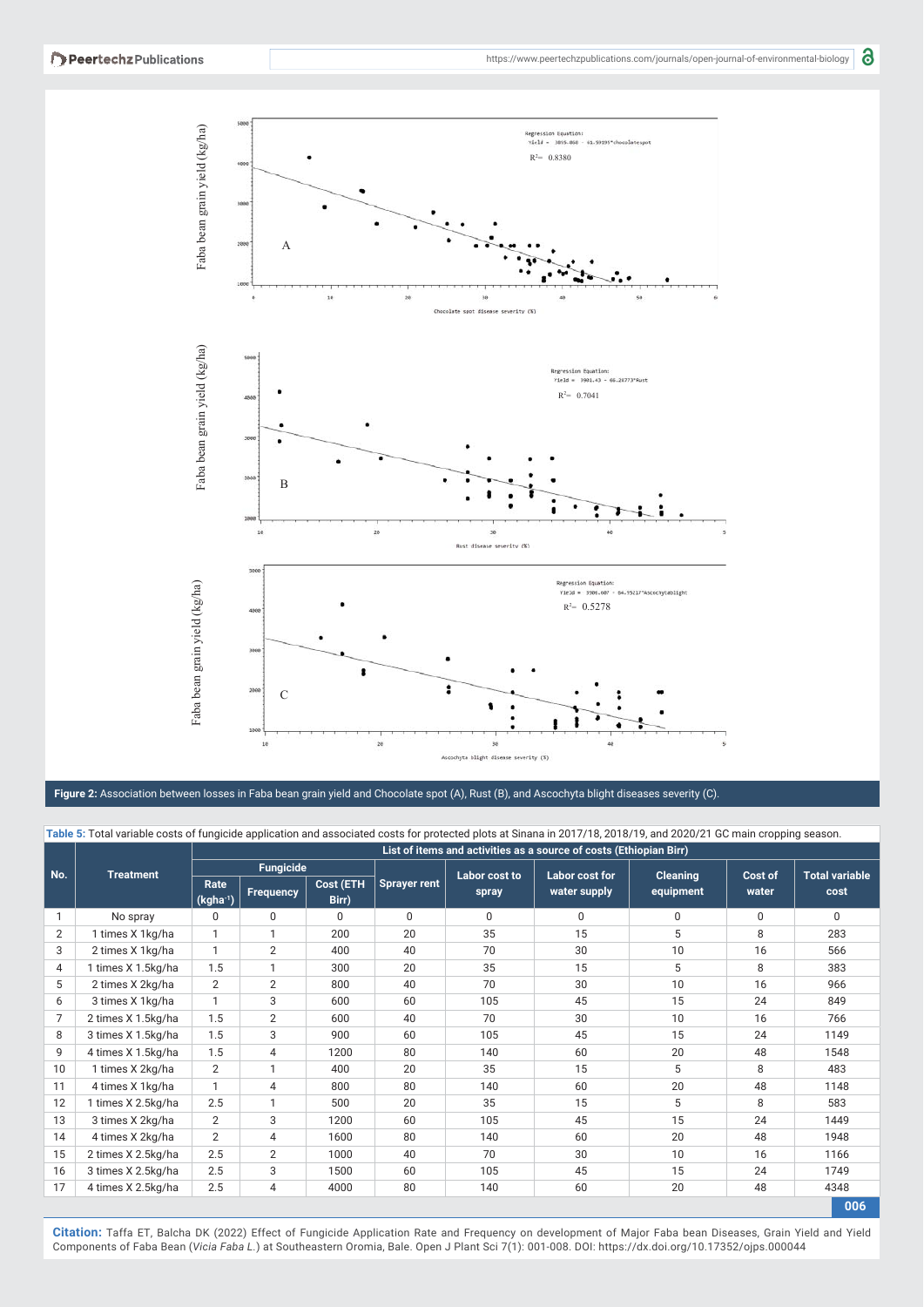Table 6: Cost-benefit assessment of fungicide application rate and frequency against major diseases of Faba bean at Sinana in 2017/18, 2018/19, and 2020/21 GC main cropping season.

| . .<br>No.      | <b>Treatment</b>   | Fungicide (kgha-1) | Yield kgha <sup>-1</sup> | $SR$ (ETB ha <sup>-1</sup> ) | $MC$ (ETB ha <sup>-1</sup> ) | $MB$ (ETB ha <sup>-1</sup> ) | <b>MRR (%)</b> |
|-----------------|--------------------|--------------------|--------------------------|------------------------------|------------------------------|------------------------------|----------------|
| $\mathbf{1}$    | No spray           | $\mathbf 0$        | 1075.0                   | 15050                        | 0                            | 15050.0                      |                |
| $\overline{2}$  | 1 times X 1kg/ha   | $\mathbf{1}$       | 1091.7                   | 15283.8                      | 283                          | 15000.8                      | $-17.39$       |
| 3               | 2 times X 1kg/ha   | $\overline{2}$     | 1097.7                   | 15367.8                      | 566                          | 14801.8                      | $-43.85$       |
| 4               | 1 times X 1.5kg/ha | 1.5                | 1158.3                   | 16216.2                      | 383                          | 15833.2                      | 204.49         |
| 5               | 2 times X 2kg/ha   | 4                  | 1729.2                   | 24208.8                      | 966                          | 23242.8                      | 848.12         |
| 6               | 3 times X 1kg/ha   | 3                  | 1276.4                   | 17869.6                      | 849                          | 17020.6                      | 232.11         |
| $\overline{7}$  | 2 times X 1.5kg/ha | 3                  | 1179.2                   | 16508.8                      | 766                          | 15742.8                      | 90.44          |
| 8               | 3 times X 1.5kg/ha | 4.5                | 1273.6                   | 17830.4                      | 1149                         | 16681.4                      | 141.98         |
| 9               | 4 times X 1.5kg/ha | 6                  | 1548.6                   | 21680.4                      | 1548                         | 20132.4                      | 328.32         |
| 10 <sup>1</sup> | 1 times X 2kg/ha   | $\overline{2}$     | 1737.5                   | 24325                        | 483                          | 23842.0                      | 1820.29        |
| 11              | 4 times X 1kg/ha   | 4                  | 1381.9                   | 19346.6                      | 1148                         | 18198.6                      | 274.27         |
| 12              | 1 times X 2.5kg/ha | 2.5                | 1958.3                   | 27416.2                      | 583                          | 26833.2                      | 2021.13        |
| 13              | 3 times X 2kg/ha   | 6                  | 1819.4                   | 25471.6                      | 1449                         | 24022.6                      | 619.23         |
| 14              | 4 times X 2kg/ha   | 8                  | 2265.3                   | 31714.2                      | 1948                         | 29766.2                      | 755.45         |
| 15              | 2 times X 2.5kg/ha | 5                  | 2929.2                   | 41008.8                      | 1166                         | 39842.8                      | 2126.31        |
| 16              | 3 times X 2.5kg/ha | 7.5                | 3204.2                   | 44858.8                      | 1749                         | 43109.8                      | 1604.33        |
| 17              | 4 times X 2.5kg/ha | 10                 | 3319.4                   | 46471.6                      | 4348                         | 42123.6                      | 622.67         |

SR = Sales revenue; MC = Marginal cost; MB = Marginal benefit; MRR = marginal rate of retur

and, 2021.13% were obtained from sprayed twice and once at a rate of 2.5kg/ha. On the other hand, the lowest MRR of -43.85% and -17.39 were calculated from plots sprayed twice and once at a rate of 1kg/ha, respectively.

Therefore, based on the result of biological study and economic analysis results, 1-2 times spray of a fungicide MATICO WP at a rate of 2.5 kgha $-1$  at the flowering stage of the crop is recommended for the management of Faba bean Chocolate spot, Rust and Ascochyta blight diseases to optimize financial benefit from Faba bean production.

#### **References**

- 1. Metayer (2004) Vicia faba breeding for sustainable agriculture in Europe. Gie feverole. **Link:** https://bit.ly/3xwkisd
- 2. CSA (Central Statistical Authority) (2018) Agricultural sample survey. Report on area and production of crops (private peasant holdings, meher season). Statistical Bulletin. Addis Ababa, Ethiopia. **Link:** https://stanford.io/3EmQeRy
- 3. MoA (Ministry of Agriculture) (2018) Plant variety release, protection and seed quality control directorate. Crop variety register. Issue No. 21. Addis Ababa, Ethiopia. 104-108.
- 4. Kora D, Hussein T, Ahmed S (2016) Epidemiology of chocolate spot (Botrytis fabae Sard.) on faba bean (Vicia faba L.) in the Highlands of Bale, Sinana district, Southeastern Ethiopia. 4:1, 131-138. **Link:** https://bit.ly/3EgBC65
- 5. Eshetu G, Bimrew Y, Shifa H (2018) Association of Chocolate Spot and Faba Bean Rust Epidemics with Climate Change Resilient Cultural Practices in Bale Highlands, Ethiopia. Advances in Agriculture. 1: 13. **Link:** https://bit.ly/3k1ulhj
- 6. Van der Plank JE (1963) Epidemiology of Plant Disease.New York and London Academic publishers. 206.
- 7. Berger RD (1981) Comparison of the Gompertz and Logistic equation to describe plant disease progress. Phytopathology. 71: 716-719. **Link:** https://bit.ly/3KQImdp
- 8. SAS Institute (1998) SAS/STAT guide for personal computers, version 6.12 edition. Cary, NC: SAS Institute.
- 9. Bernier CC, Hanounik SB, Hussein MM, Mohamed HA (1993) Field manual of common faba bean diseases in the Nile Valley. International Center for Agricultural Research in the Dry Areas (ICARDA) Information Bulletin No. 3.
- 10. Wheeler BEJ (1969) An introduction to plant diseases. Wiley sons, london. 347.
- 11. CIMMYT (International Maize and Wheat Improvement Center) (1988) From Agronomic data to farmers' recommendations: An Economic training manual. Completely revised edition. CIMMYT, Mexico, D.F. **Link:** https://bit.ly/3xBbQYO
- 12. Teshome E, Tagegn A (2013) Integrated management of Chocolate spot (Botrytis fabae Sard.) of Faba bean (Vicia faba L.) at highlands of Bale, south eastern Ethiopia. Res J Agric. Environ Manage. 2, 011-014. **Link:** https://bit.ly/37Wv7sP
- 13. Samuel S, Fininsa C, Sakhuja PK, Ahmed S (2008) Effect of mixed cropping and fungicides on chocolate spot (Botrtyis fabae L.) of faba bean (vicia faba) in Ethiopia. Crop Protection. 27: 275-282. **Link:** https://bit.ly/3jLWkBa
- 14. Emeran AA, JC Sillero, Fernández-Aparicio M, Rubiales D (2011) Chemical control of faba bean rust (Uromyces viciae-fabae). Crop Protection. 30. 907- 912. **Link:** https://bit.ly/3KQMMRn
- 15. Agegnehu G, Ghizaw A, Sinebo W (2006) Yield performance and land-use efficiency of barley and faba bean mixed cropping in Ethiopian highlands. Eur J Agron 25, 202-207. **Link:** https://bit.ly/3xxClhZ
- 16. CSA (Central Statistical Authority) (2011) Agricultural sample survey. Report on area and production of crops (private peasant holdings, meher season). Statistical Bulletin Addis Ababa, Ethiopia.
- 17. Dereje G (1993) Studies on the epidemiology of chocolate spot (Botrytis fabae Sard.) of faba beans (Vicia faba L.). Msc Thesis, Alamaya University, Alamaya, Ethiopia, 152.
- 18. Dereje G, Beniwal SPS (1988) Yield loss in faba beans (Vicia faba L.) caused by chocolate spot (Botrytis fabae Sard). Plant Pathol. News Lett. 13:1, 16.

**007**

**Citation:** Taffa ET, Balcha DK (2022) Effect of Fungicide Application Rate and Frequency on development of Major Faba bean Diseases, Grain Yield and Yield Components of Faba Bean (*Vicia Faba L.*) at Southeastern Oromia, Bale. Open J Plant Sci 7(1): 001-008. DOI: https://dx.doi.org/10.17352/ojps.000044